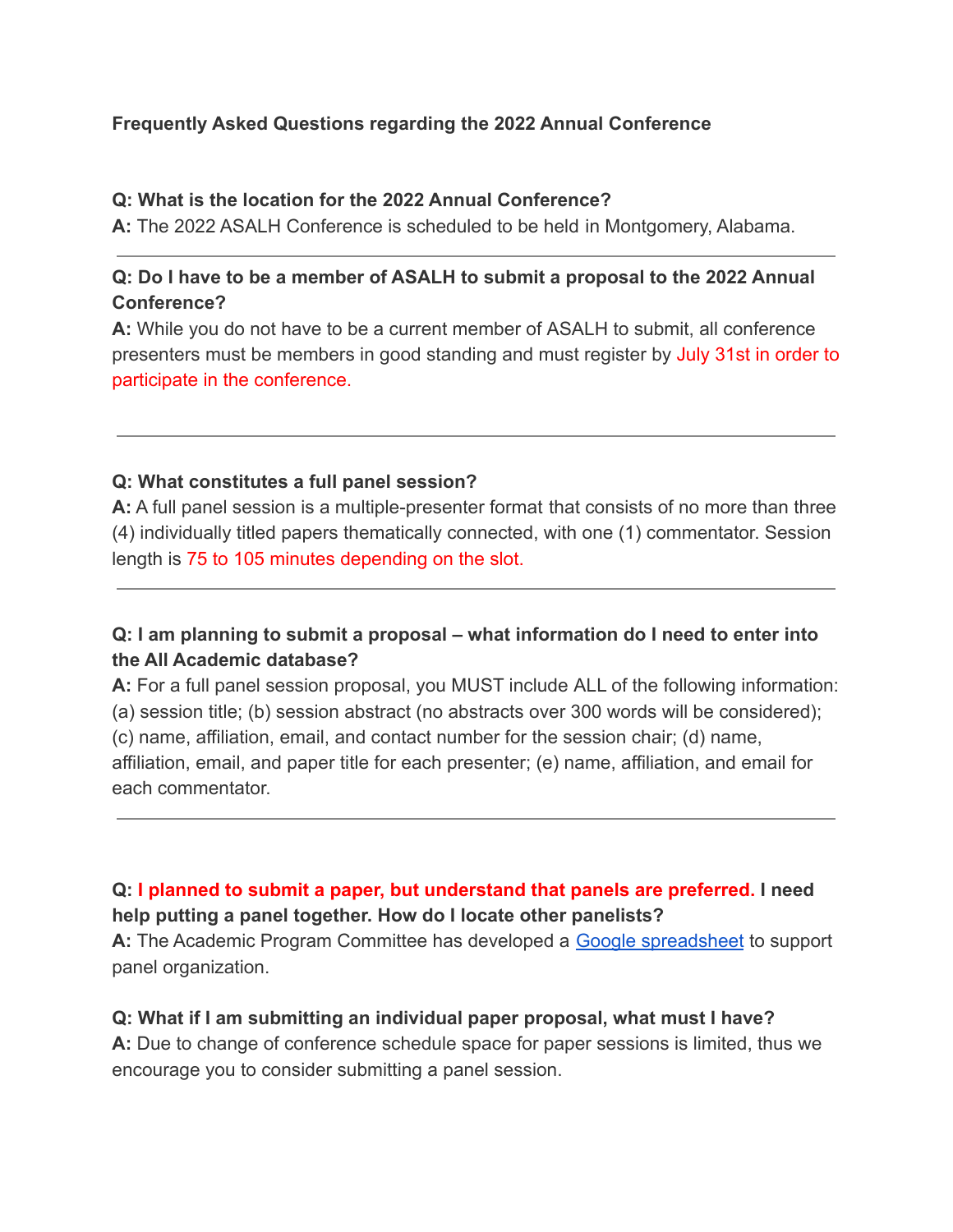For individual paper proposals, you MUST include a: (a) paper title; (b) paper abstract (no abstracts over 300 words will be considered); and (c) your name, affiliation, email, and contact number.

## **Q: What should a conference roundtable session look like?**

**A:** A roundtable is a multiple-presenter format that consists of a session moderator that directs the discussion with four (4) designated speakers addressing a single theme. The moderator is expected to develop questions in conjunction with roundtable participant to drive the discussion, but roundtable participants are not expected to present prepared papers or comments; brief introductory remarks of no more than five (5) minutes from designated speakers are encouraged though. This session type is ideal for more free-flowing, unstructured discussions. "State of the Field" or "Future Research Directions" are examples of the kind of topics that are suitable for this type of session.

## **Q: If I want to submit a roundtable proposal, what do I need to do?**

**A:** The following information is REQUIRED for a roundtable proposal to be considered for inclusion on the conference program: (a) roundtable session title; (b) an abstract clearly outlining the themes or subjects to be discussed (no abstracts over 300 words will be considered); (c) name, affiliation, email, and contact number for the moderator; (d) name, affiliation, email, and contact number for EACH designated speaker.

## **Q: What is a conference workshop supposed to look like?**

**A:** A workshop submission is a multiple-presenter format that also involves hands-on audience participation. A workshop consists of at least three (3) session leaders and a clear program of activities to be completed by the audience during the session.

## **Q: What is required to submit a workshop proposal?**

**A:** To submit a proposal for a conference workshop session, you MUST provide the following information: (a) workshop Title; (b) workshop abstract (no abstracts over 300 words will be considered); (c) name, affiliation, email, and contact number for each workshop leader; and (d) a detailed program of activities for the workshop audience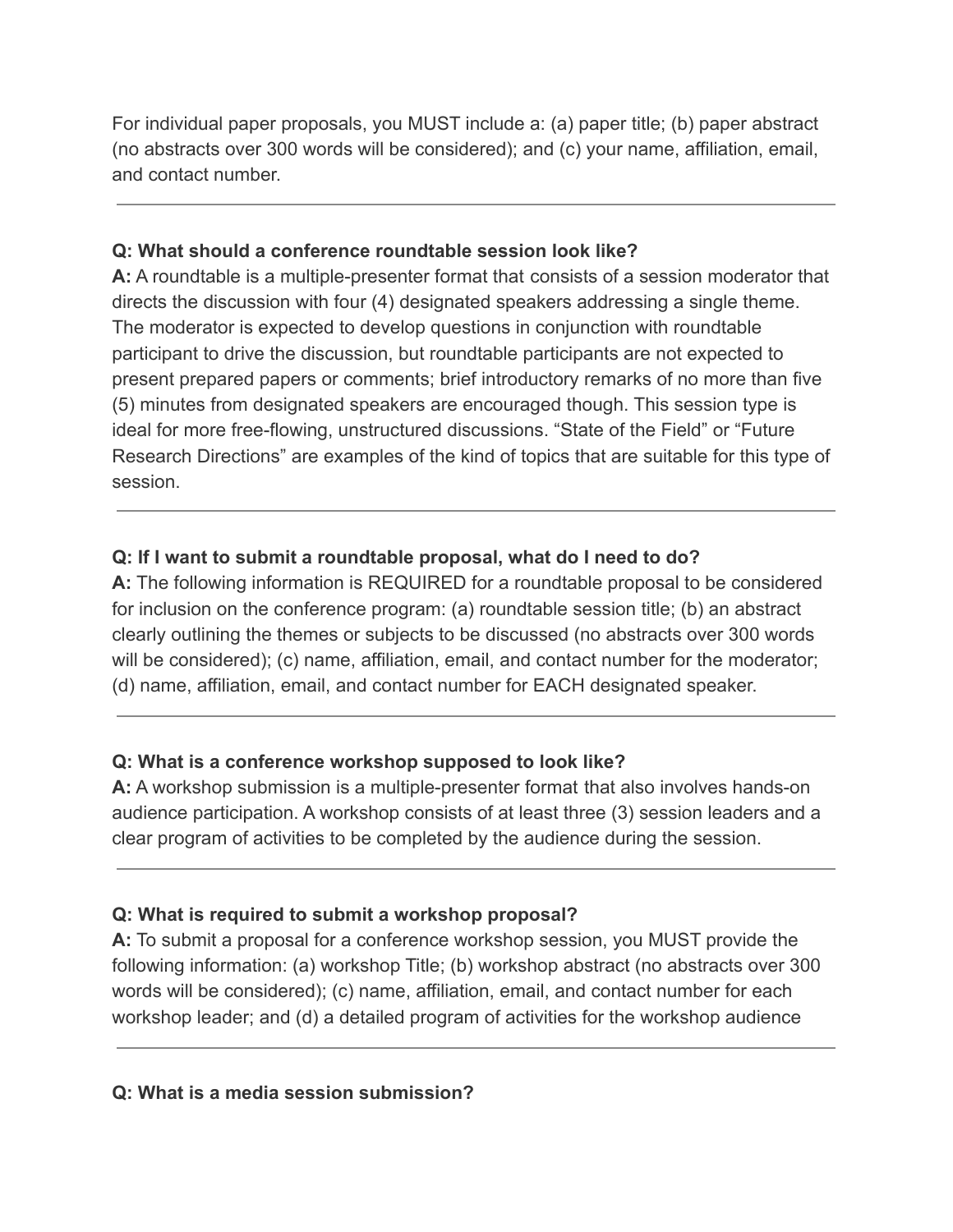**A:** A media submission is altogether different from the film festival that takes place in conjunction with the annual conference. A media session submission consists of either: a) a viewing of an individual film, or b) a media panel where a moderated or group discussion of a film is conducted following the film screening with a maximum 5 designated commentators.

## **Q: I am planning to submit a media session proposal – what information do I need to enter into the All Academic database?**

**A:** To submit a media session proposal, you MUST provide the following information through All-Academic: (a) a session title; (b) the title of the media to be screened; (c) name, affiliation, email, and contact number for the session organizer; and (d) name, affiliation, email, and contact number of the moderator and/or each designated commentators (if applicable).

### **Q: What is a poster session?**

**A:** A poster can be submitted by an individual or a group of individuals to display research and discuss findings. Additionally, ASALH Branches can submit posters on their branch activities or on historic/important figures in their community. Submissions will be reviewed on the basis of the quality of research, significance of research, and clarity of presentation by a panel of academic scholars designated by the ASALH Academic Program Committee. For more information regarding poster sessions, please see the FAQs for Poster Sessions below.

## **Q: I want to submit a poster proposal—what do I need to do?**

**A:** To submit an poster proposal, you MUST provide: (a) a poster title; (b) a poster abstract (no abstracts over 300 words will be considered); (c) your full name, affiliation, email, and contact number. For more information regarding poster sessions, please see the FAQs for Poster Sessions below.

# **Q: Is it possible to edit the original proposal if I can't enter all of the required information initially?**

**A:** Yes, you can edit the proposal, and you may actually be asked to revise and resubmit a proposal. It is important that you remember the ID and password that you established at the time that you first entered your contact information into the All Academic System.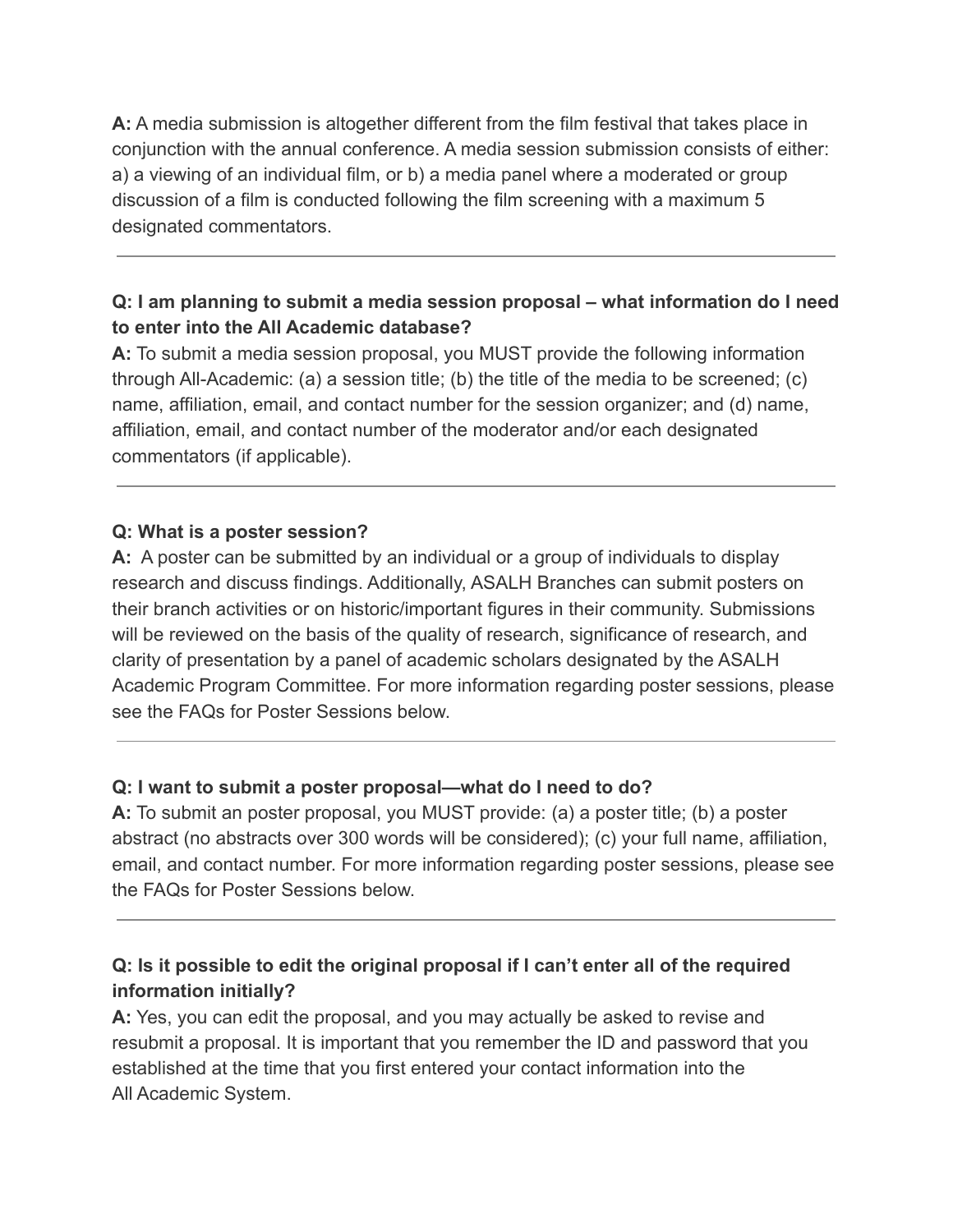# **Q: If I forget my ID and/or password is there a way that I can retrieve it through the All Academic system?**

**A:** Yes. If you have created a login account and have forgotten your password you should enter your email address in the "User Name" field and click the "Forgot Password" button

## **Q: How will I know that the information has actually been entered into the All Academic database?**

**A:** You will receive a confirmation message prior to logging off of the All Academic website. In addition, you will receive an e-mail confirmation that your submission has been added to the database.

### **Q: How soon will I know whether the proposal has been accepted or not?**

**A:** Notification of the status of proposals will not occur until after the submission deadline and after the Academic Program Committee has considered all proposals and organized sessions by grouping papers with common themes. This process typically occurs 15 to 20 days after the deadline.

## **Q: If I submitted a panel proposal will all participants automatically receive notification regarding the status of the proposal?**

**A:** Yes. However, please make sure that each participant has a valid and current email address in the All Academic system.

#### **Q: What are my responsibilities as Session Chair?**

**A:** The Session Chair should contact each participant to make sure that notification has been received and ensure that the panelists have all registered for ASALH and the conference. In addition, to make the conference as valuable an intellectual experience as possible, Chairs should plan to receive the papers in advance, if possible, and provide substantive comments that summarize the papers and point out connections and/or dissimilarities, with at least one comment critical or positive about each paper before moderating the discussion with the audience.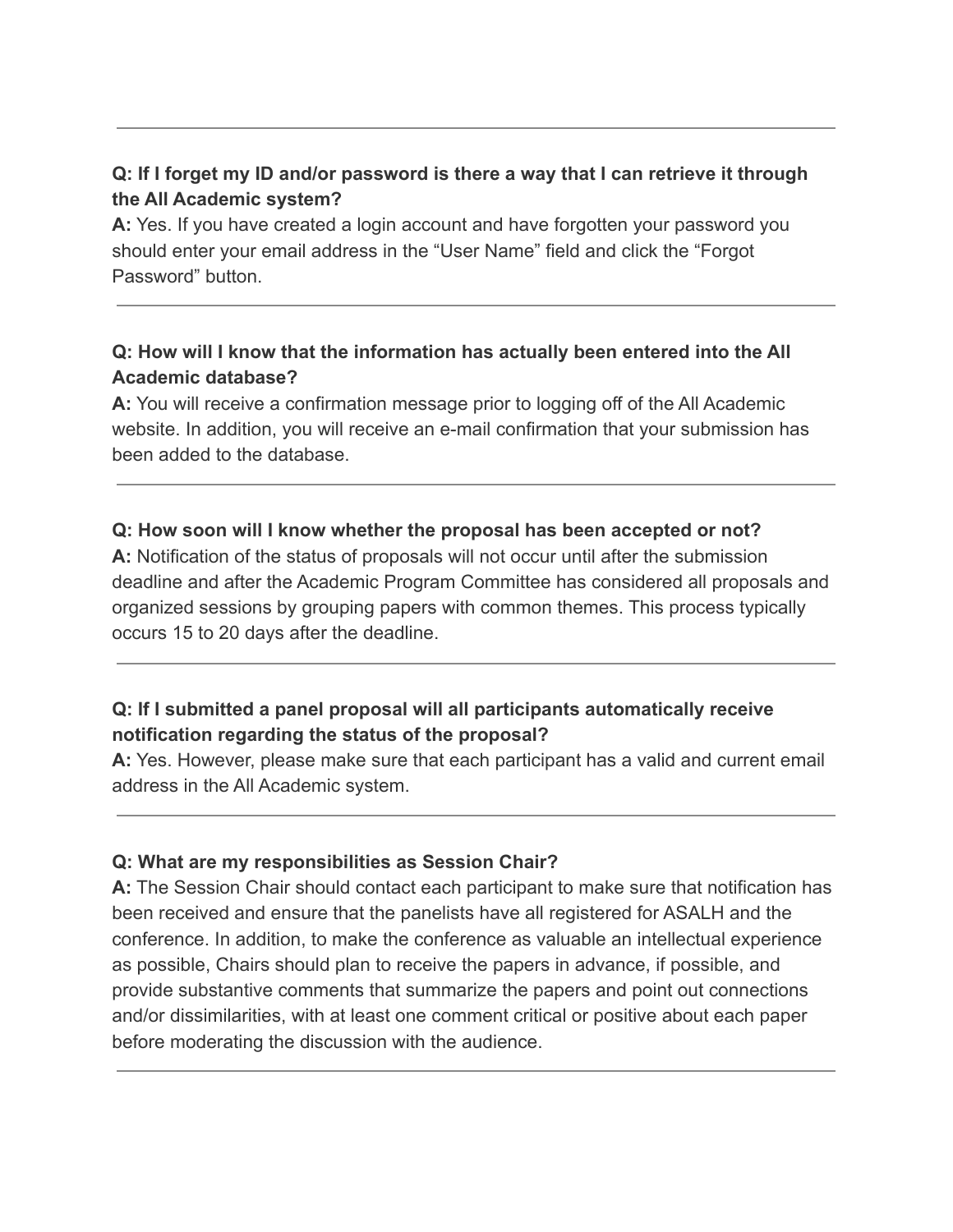## **Q: Once I have received notification of acceptance of my proposal what other actions do I need to take to ensure inclusion in the program?**

**A:** All conference participants MUST complete the membership process for ASALH and register for the conference. Persons who are not members and /or register for the conference will not appear in the printed program and are not allowed to present. Panel organizers should be sure that all panelists know that they must join ASALH and register for the conference by the stated deadlines in order to be able to attend and present at the conference.

# **Q: What do I do if unforeseen circumstances prevent me from attending the conference?**

**A:** You should provide notification of your inability to attend the conference at least two (2) weeks prior to the conference so that this information can be included in the program addendum.

# **Q: Are there repercussions if I fail to provide notification?**

**A:** Yes. ASALH maintains record of no shows and this information is used in the proposal evaluation process for two years.

# **ASALH FREQUENTLY ASKED QUESTIONS GUIDE (FAQ) FOR POSTER SESSIONS**

# **Q: What is a poster session?**

**A:** A poster can be submitted by an individual or a group of individuals to display research and discuss findings. Additionally, ASALH Branches can submit posters on their branch activities or on historic/important figures in their community. Submissions will be reviewed on the basis of the quality of research, significance of research, and clarity of presentation by a panel of academic scholars designated by the ASALH Academic Program Committee. For more information regarding poster sessions, please see below)

## **Virtual Poster Session Information**

Posters typically include pictures, data, graphs, diagrams and narrative text. Authors are required to present their posters during the scheduled times during the meeting. These presentations are more like elevator speeches that summarize the poster content with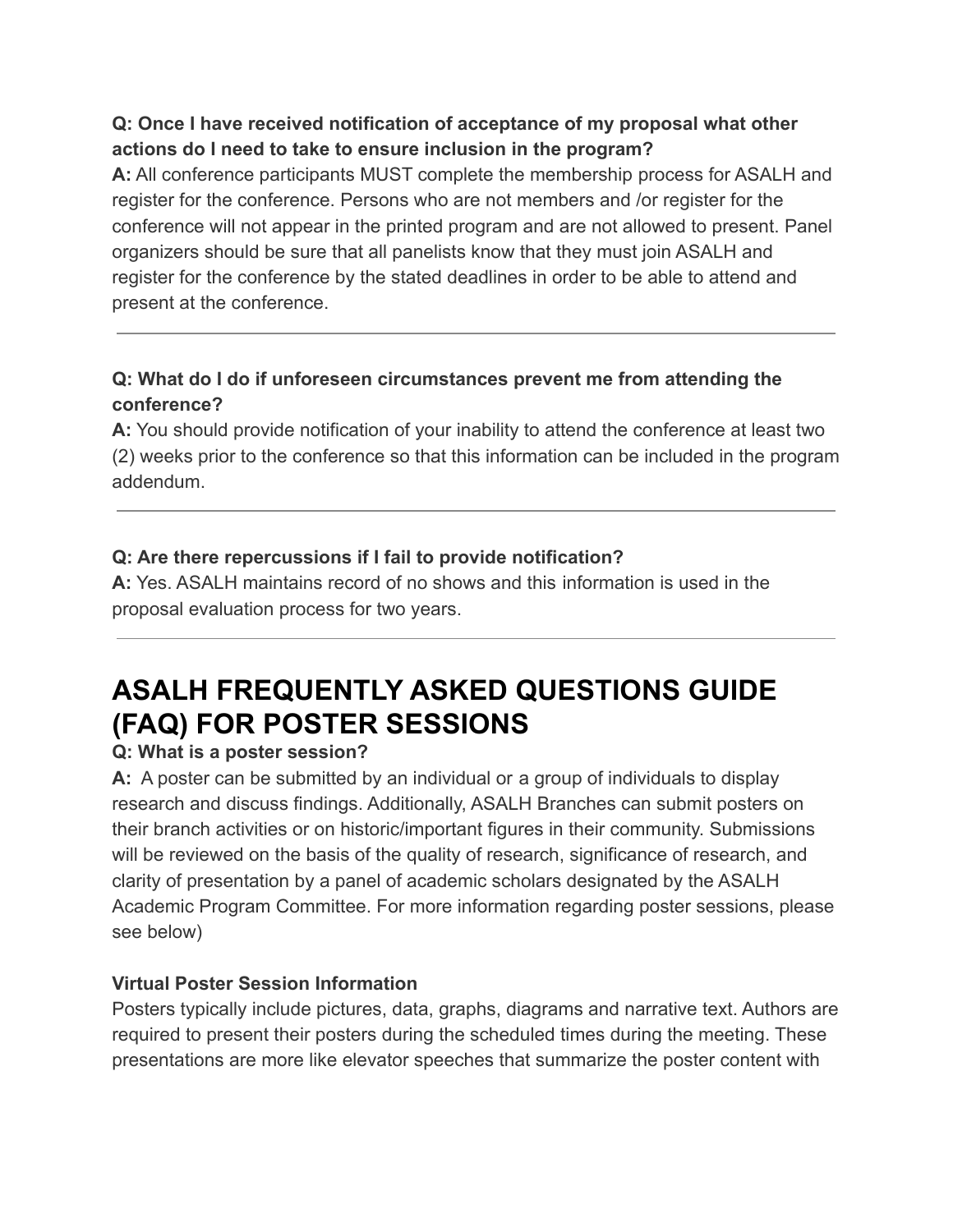attendees that stop by the poster to view it and ask questions. Helpful tips on creating posters are available at these links:

- ALA Poster Presentations (at conferences): <http://www.ala.org/tools/atoz/poster-presentations>
- **Penn State University: Designing Communications for a Poster** Fair <http://www.personal.psu.edu/drs18/postershow/>
- The Writing Center at UW-Madison: Creating Poster Presentations <https://writing.wisc.edu/Handbook/PosterPresentations.html>
- UNC Grad School Poster and Presentations Resources: <http://gradschool.unc.edu/academics/resources/postertips.html>
- You want me to present a poster…. remotely? <https://atlas.cern/updates/blog/you-want-me-present-poster-remotely>
- VIDA Poster Session <http://www.vidaconference.com/poster-guidelines.html>
- CLEO [https://www.cleoconference.org/home/speaker-service-center/poster-guideli](https://www.cleoconference.org/home/speaker-service-center/poster-guidelines/) [nes/](https://www.cleoconference.org/home/speaker-service-center/poster-guidelines/)

Poster sessions cannot be used to advertise products or to display vendor items. If you are unsure if your proposal qualifies, please email the committee at [postercomm@asalh.org.](mailto:postercomm@asalh.org) If you are interested in advertising or selling items at the conference, please visit the exhibitors and advertisers page.

## **Q: Who can submit a poster session?**

**A:** Any individual, organization, or branch can submit a poster following the guidelines in the call. We welcome proposals from the public, scholars, researchers, and students on topics relating to the theme or on a timely subject matter. Any presenter at the ASALH Annual Meeting must become a member of the Association and register for the conference.

# **Q: What is the format for the poster sessions?**

**A:** The poster session is a virtual event and will use the breakout room feature. Presenters may also pre-record their poster. Recordings must be submitted to the committee by September 15, 2022 and are limited to **5 minutes total**.

# **Q: I am pre recording my session, what do I need to send?**

**A:** You will need to send to [postercomm@asalh.org](mailto:postercomm@asalh.org) a mp4 file or a link to a cloud recording by September 15, 2022.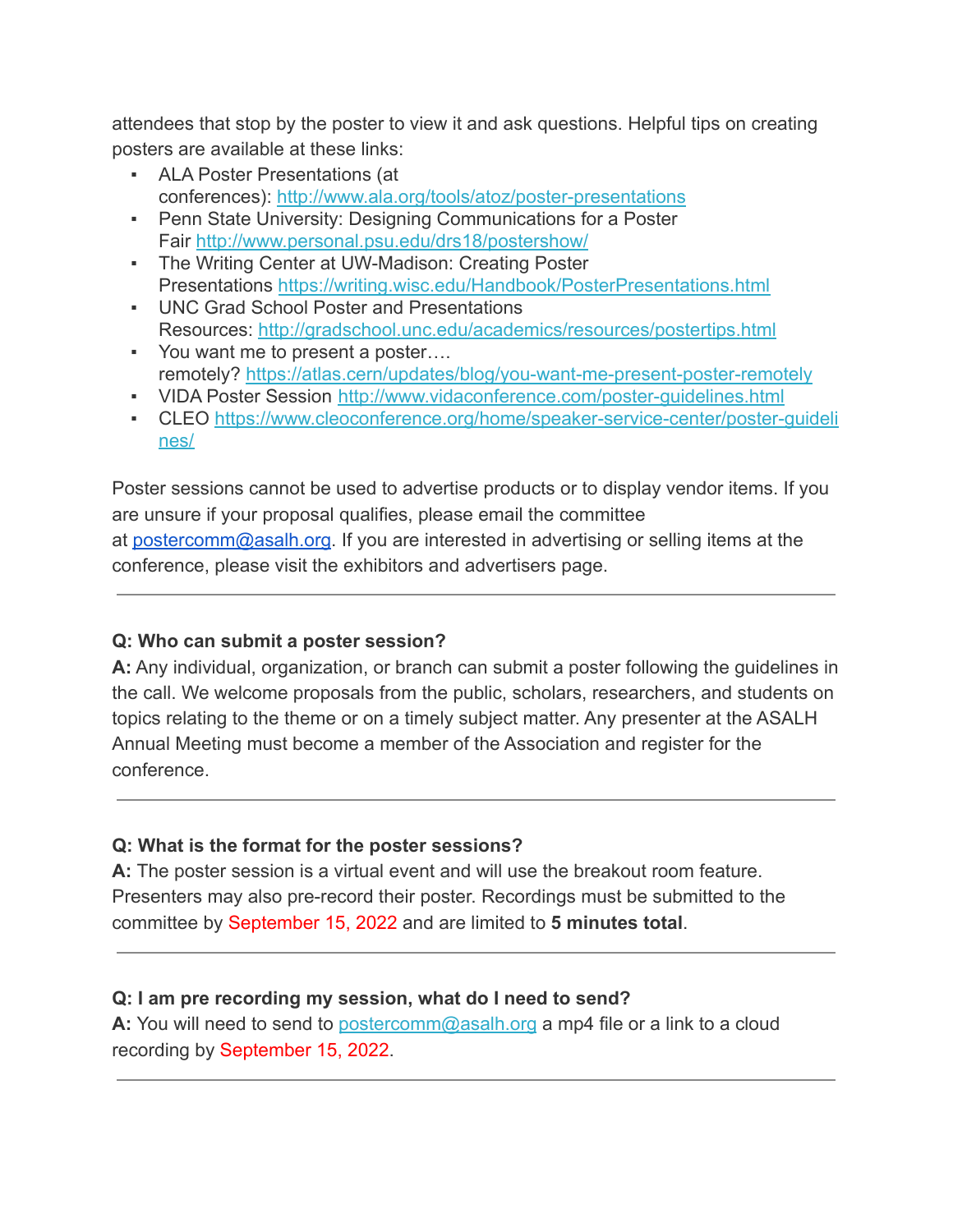#### **Q: Will the recordings and posters be open to the public?**

**A:** Yes, the digital posters and recordings will be posted to a padlet for the public and embedded into the All Academic platform. See the poster session from 2021 [here](https://padlet.com/anhaykal/v1hnojlso74dv1oz)

## **Q: If I am recording my poster, do I have to attend the scheduled session? A:** Yes

## **Q: Will ASALH pay my travel expenses and/or registration fee to attend the Conference if I am presenting a poster?**

**A:** The poster session is completely virtual so you do not need to travel to present. ASALH will not pay for registration or membership.

## **Q: What if I have a conflict between my poster session presentation time and a meeting?**

**A:** At least one author of the poster must be present during the poster sessions. This is the opportunity to give feedback to conference attendees who stop to ask questions. Poster sessions cannot be presented unless at least one author is present during the allotted times.

## **Q: What happens if I have to cancel my poster session because I can't attend the conference?**

**A:** Please plan on a backup person who will be able to represent your poster if an emergency arises. If there is not a person, email the Academic Program Committee and let them know that you can no longer attend.

#### **Q: Can I have an Internet connection or other electrical support?**

**A:** This is a virtual presentation, so you must have your own electricity, computer, and internet connection. ASALH will not support any costs associated.

#### **Q: Can I have an audiovisual component to my poster?**

**A:** Audio-visual presentations that include sound are accepted, but it should not comprise more than 50% of your session. If the audiovisual component (i.e. film) is a large part, please submit a media session instead.